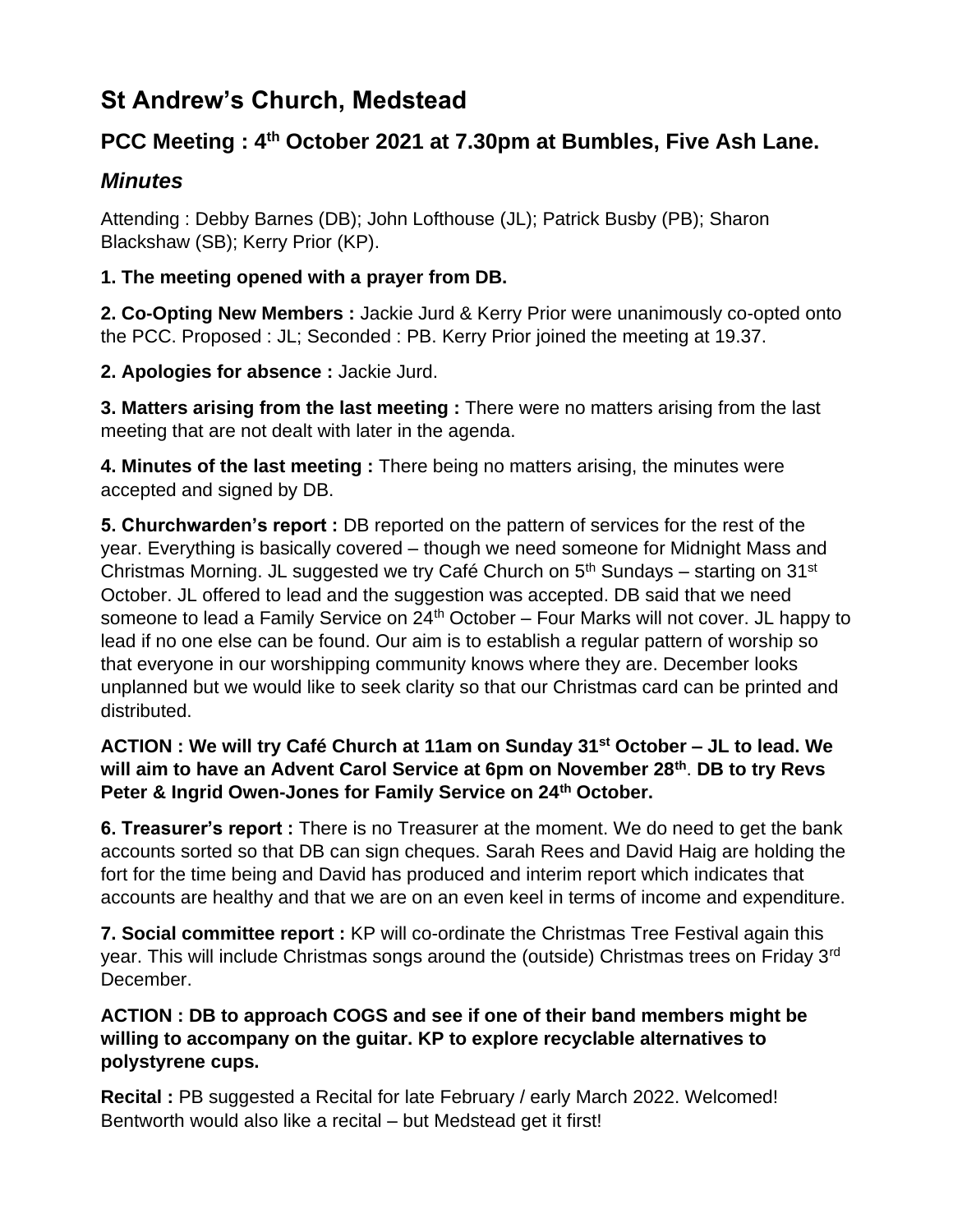**Jesus My Boy:** JL play on 11<sup>th</sup> December – JL (and his co-producer Chris) will coordinate advertising, ticket sales and, possibly, catering. Tickets to be £10 – possibly to include food and drink?

# **ACTION : JL to investigate catering possibility and report back.**

**QUIZ :** SB considering a Quiz in January.

**8. Music report :** Music is alive and well in Medstead thanks to Patrick & Wendy and the choir – which always needs more members but is healthy.

**9. New Treasurer and Secretary :** John Marriott has volunteered to be the Treasurer; Paul Shaw has volunteered to be the Secretary.

John Marriott as Treasurer : Proposed SB; Seconded PB.

Paul Shaw as Secretary : Proposed DB; Seconded JL.

Both appointments were unanimously approved and, with gratitude, John & Paul were welcomed to the PCC. They will join us in the meeting with Rev. Howard Wright on 2<sup>nd</sup> November.

**10. Church Hall toilets:** We are very grateful to Rev. Ingrid, Ian Hainsworth and David Hayward for all their work on this project. With gratitude we appoint Ian Hainsworth as project manager for this work.

We are very happy to accept the recommendation of the toilet sub-committee and go for the quote from JRS plumbing. KP suggested that we find out what timescale they would work on. With social events planned in December, for which we would need the toilets, we don't want them to be out of action. Could we ask JRS plumbing to aim to do the job in the quieter hiring time of early January 2022 if at all possible?

# **ACTION : SB to replay our thanks and the above question to Ian Hainsworth.**

**11. Church Hall conditions of hire :** The PCC perused and unanimously accepted the current conditions of hire.

**12. Porch repair :** We are very grateful to David Hayward for all his detailed work on this. DB asked whether it would be possible to incorporate a new path light into the work to illuminate the dark corners of the path as you approach the Church Hall. KP suggested an uplighter near the Yew Tree – a suggestion that was welcomed.

## **ACTION : DB to pass on our gratitude to David Hayward for all his work and ask about the possibility of the additional light.**

**13. Meeting with Rev. Howard Wright on 2nd November :** We are all looking forward to meet with Rev. Howard. PB has offered his new 'orangery' as a possible venue - TBC. The meeting will be at 19.30. In terms of how services are going – we are very happy and very grateful for all that COGS are doing. We wonder if we could include a lectionary reading as well as the Gospel, which is part of COGS teaching programme. We will hope to include that from the start of November – Rev. Howard has already indicated that he is very happy for us to do this.